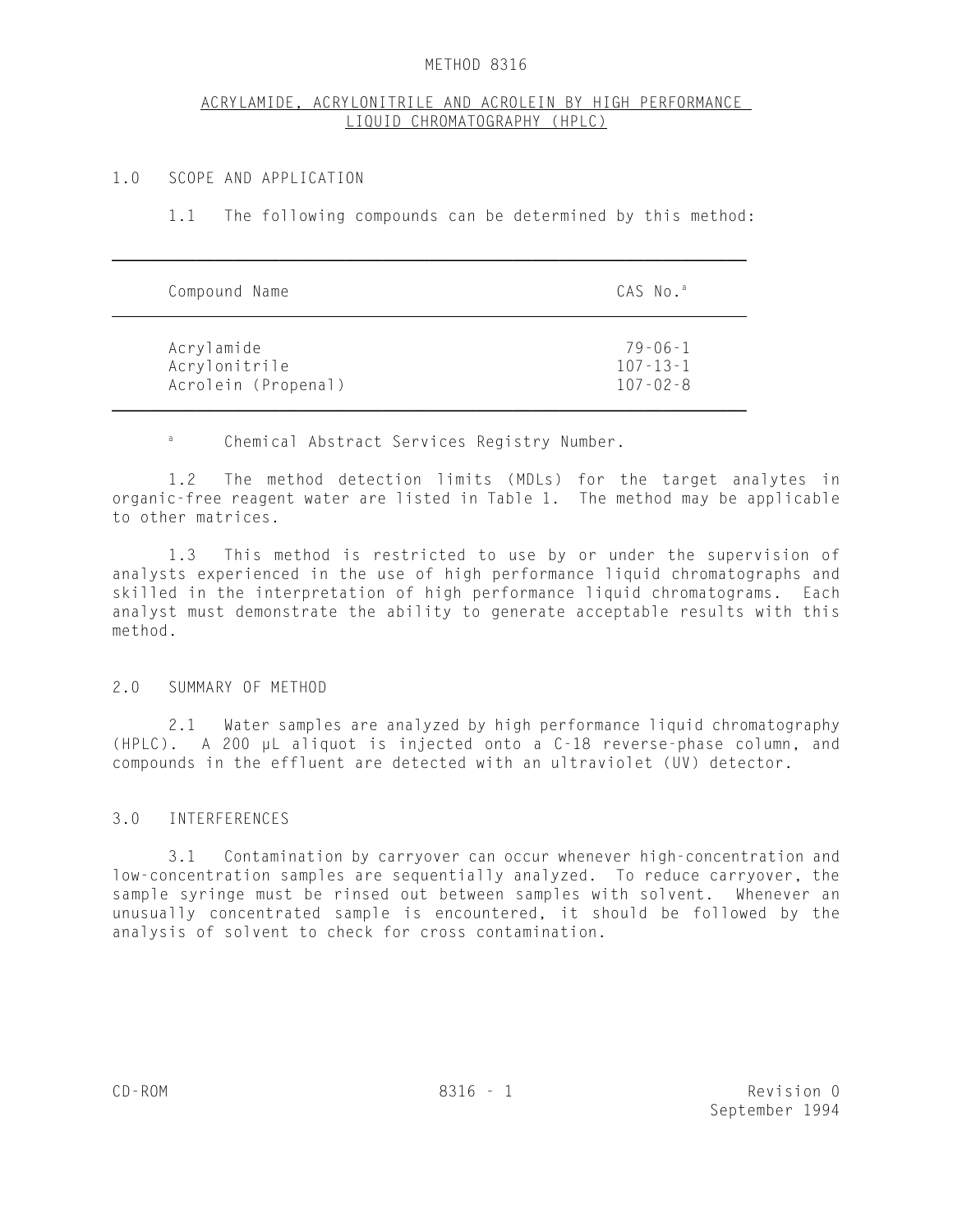#### 4.0 APPARATUS AND MATERIALS

4.1 HPLC system

4.1.1 One high pressure pump.

4.1.2 Octadecyl Silane (ODS, C-18) reverse phase HPLC column, 25 cm x 4.6 mm, 10 µm, (Zorbax, or equivalent).

4.1.3 Variable wavelength UV detector.

4.1.4 Data system.

4.2 Other apparatus

4.2.1 Water degassing unit - 1 liter filter flask with stopper and pressure tubing.

4.2.2 Analytical balance  $- + 0.0001$  g.

4.2.3 Magnetic stirrer and magnetic stirring bar.

4.2.4 Sample filtration unit - syringe filter with 0.45 µm filter membrane, or equivalent disposable filter unit.

4.3 Materials

4.3.1 Syringes - 10, 25, 50 and 250 µL and 10 mL.

4.3.2 Volumetric pipettes, Class A, glass - 1, 5 and 10 mL.

4.3.3 Volumetric flasks - 5, 10, 50 and 100 mL.

4.3.4 Vials - 25 mL, glass with Teflon lined screw caps or crimp tops.

# 5.0 REAGENTS

5.1 Reagent grade inorganic chemicals shall be used in all tests. Unless otherwise indicated, it is intended that all reagents shall conform to the specifications of the Committee on Analytical Reagents of the American Chemical Society, where such specifications are available. Other grades may be used, provided it is first ascertained that the reagent is of sufficiently high purity to permit its use without lessening the accuracy of the determination.

5.2 Acrylamide, CH<sub>2</sub>:CHCONH<sub>2</sub>, 99+% purity, electrophoresis reagent grade.

5.3 Acrylonitrile, H<sub>2</sub>C:CHCN, 99+% purity.

5.4 Acrolein, CH<sub>2</sub>: CHCHO, 99+% purity.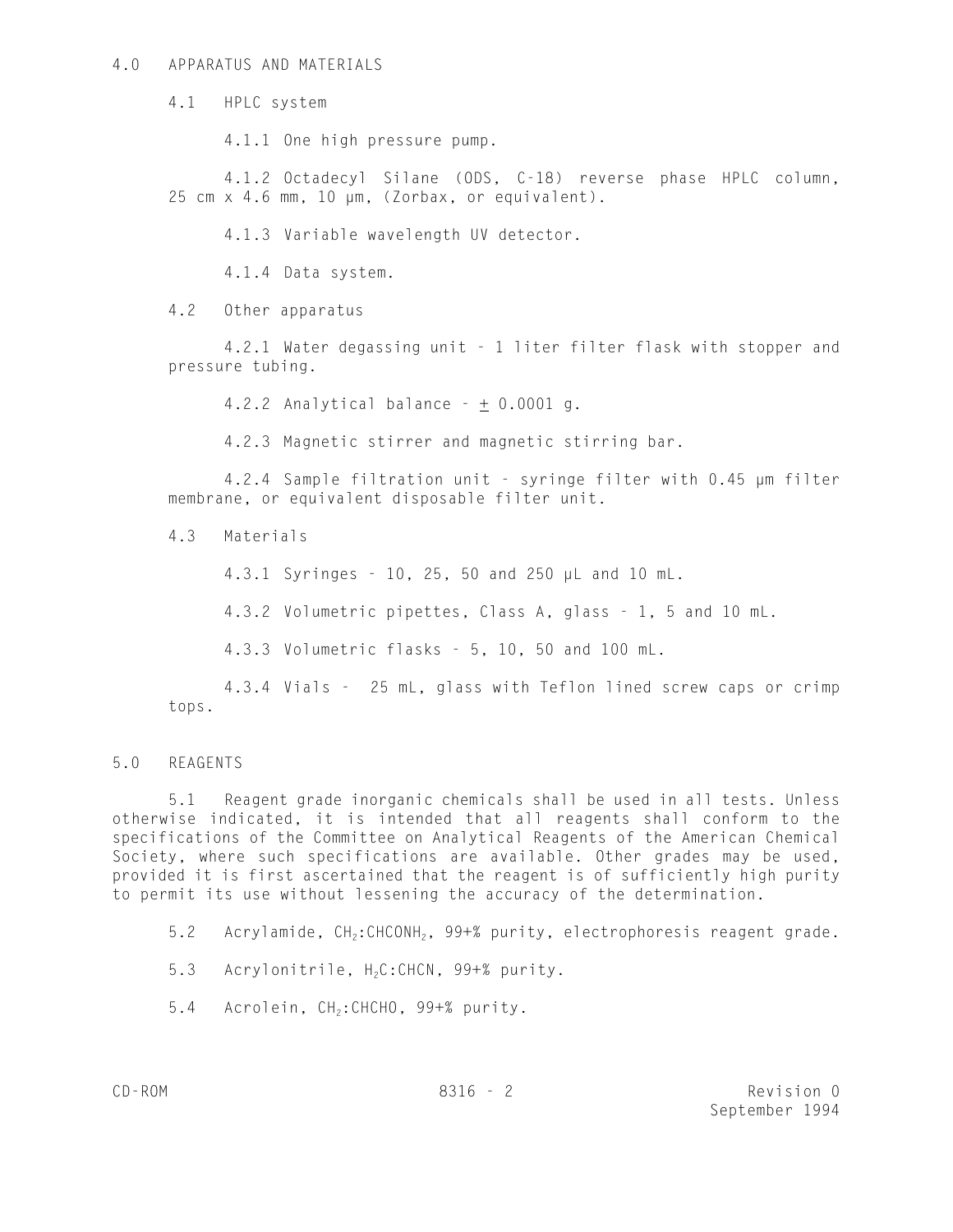5.5 Organic-free reagent water. All references to water in this method refer to organic-free reagent water, as defined in Chapter One. Sparge with He to eliminate  $0<sub>2</sub>$  to prevent significant absorption interference from  $0<sub>2</sub>$  at the 195 nm wavelength.

5.6 Stock standard solutions - Can be prepared from pure standard materials or can be purchased as certified solutions. Commercially prepared stock standards can be used if they are certified by the manufacturer and verified against a standard made from pure material.

5.6.1 Acrylamide

5.6.1.1 Weigh 0.0100 g of acrylamide neat standard into a 100 mL volumetric flask, and dilute to the mark with organic-free reagent water. Calculate the concentration of the standard solution from the actual weight used. When compound purity is assayed to be 96% or greater, the weight can be used without correction to calculate the concentration of the stock standard.

5.6.1.2 Transfer the stock solution into vials with Teflon lined screw caps or crimp tops. Store at  $4^{\circ}$ C, protected from light. 5.6.1.3 Stock solutions must be replaced after six months, or sooner if comparison with the check standards indicates a problem.

5.6.2 Acrylonitrile and Acrolein - Prepare separate stock solutions for acrylonitrile and acrolein.

5.6.2.1 Place about 9.8 mL of organic-free reagent water into a 10 mL volumetric flask before weighing the flask and stopper. Weigh the flask and record the weight to the nearest 0.0001 g. Add two drops of neat standard, using a 50 µL syringe, to the flask. The liquid must fall directly into the water, without contacting the inside wall of the flask.

CAUTION: Acrylonitrile and acrolein are toxic. Standard preparation should be performed in an laboratory fume hood.

5.6.2.2 Stopper the flask and then reweigh. Dilute to volume with organic-free reagent water. Calculate the concentration from the net gain in weight. When compound purity is assayed to be 96% or greater, the weight can be used without correction to calculate the concentration of the stock standard.

5.6.2.3 Stock solutions must be replaced after six months, or sooner if comparison with the check standards indicates a problem.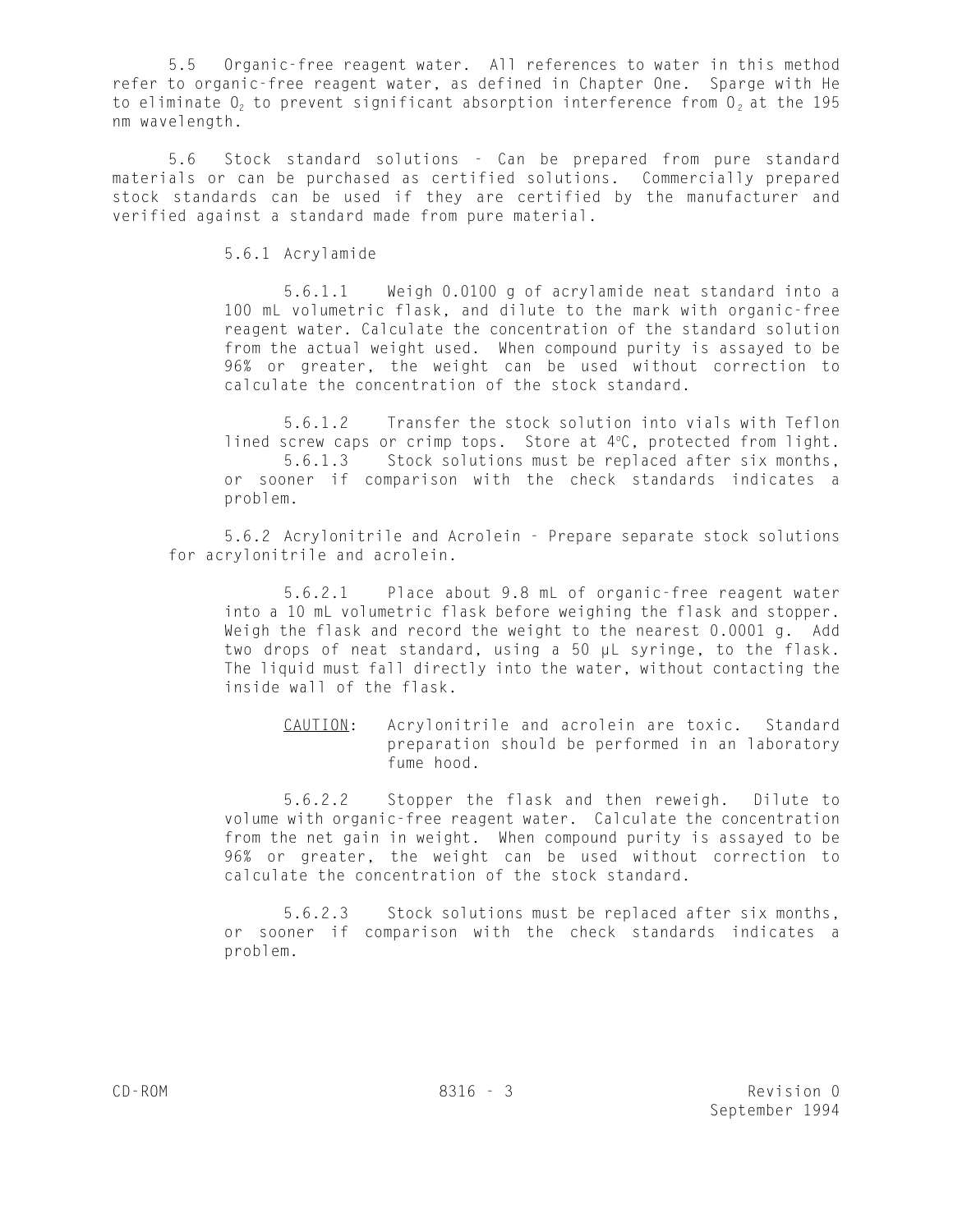#### 5.7 Calibration standards

5.7.1 Prepare calibration standards at a minimum of five concentrations by diluting the stock solutions with organic-free reagent water.

5.7.2 One calibration standard should be prepared at a concentration near, but above, the method detection limit; the remaining standards should correspond to the range of concentrations found in real samples, but should not exceed the working range of the HPLC system (1 mg/L to 10  $mq/L$ ).

#### 6.0 SAMPLE COLLECTION, PRESERVATION, AND HANDLING

6.1 See the introductory material to this chapter, Organic Analytes, Sec. 4.1.

7.0 PROCEDURE

7.1 HPLC Conditions

| Mobile Phase:           | Degassed organic-free reagent water |  |  |  |
|-------------------------|-------------------------------------|--|--|--|
| Injection Volume:       | 200 µL                              |  |  |  |
| Flow Rate:              | $2.0$ mL/min                        |  |  |  |
| Pressure:               | 38 atm                              |  |  |  |
| Temperature:            | 25°C                                |  |  |  |
| Detector UV wavelength: | 195 nm                              |  |  |  |

7.2 Calibration:

7.2.1 Prepare standard solutions of acrylamide as described in Sec. 5.7.1. Inject 200 µL aliquots of each solution into the chromatograph. See Method 8000 for additional guidance on calibration by the external standard method.

## 7.3 Chromatographic analysis:

7.3.1 Analyze the samples using the same chromatographic conditions used to prepare the standard curve. Suggested chromatographic conditions are given in Sec. 7.1. Table 1 provides the retention times that were obtained under these conditions during method development.

#### 8.0 QUALITY CONTROL

8.1 Refer to Chapter One for specific quality control procedures.

8.2 Before processing any samples, the analyst must demonstrate, through the analysis of a method blank, that all glassware and reagents are interference free.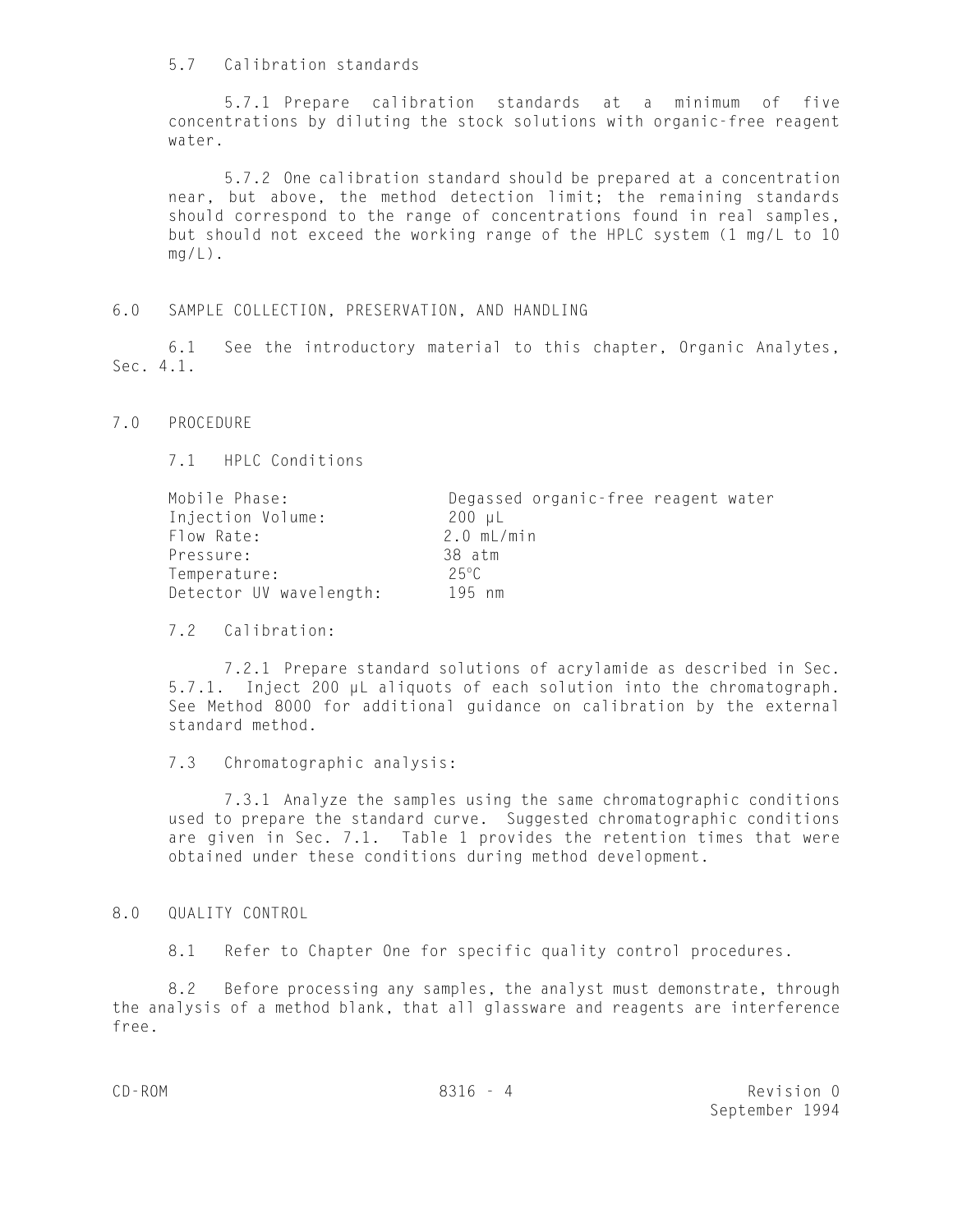## 9.0 METHOD PERFORMANCE

9.1 Method performance data are not available.

# 10.0 REFERENCES

1. Hayes, Sam; "Acrylamide, Acrylonitrile, and Acrolein Determination in Water by High Pressure Liquid Chromatography," USEPA.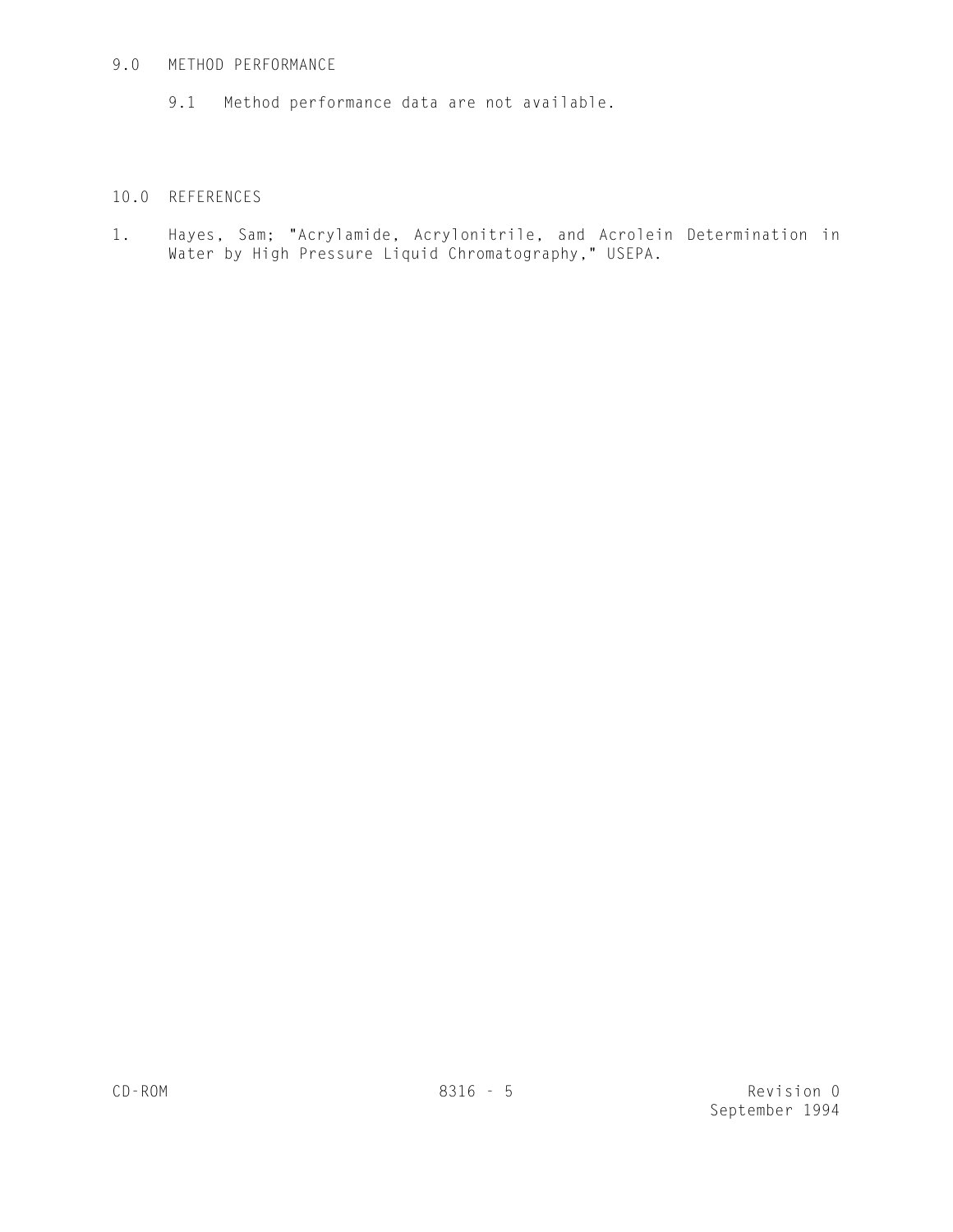| Compound            | Retention<br>Time (min) | MDL<br>$(\mu g/L)$ |  |
|---------------------|-------------------------|--------------------|--|
| Acrylamide          | 3.5                     | 10                 |  |
| Acrylonitrile       | 8.9                     | 20                 |  |
| Acrolein (Propenal) | 10.1                    | 30                 |  |

# TABLE 1 ANALYTE RETENTION TIMES AND METHOD DETECTION LIMITS